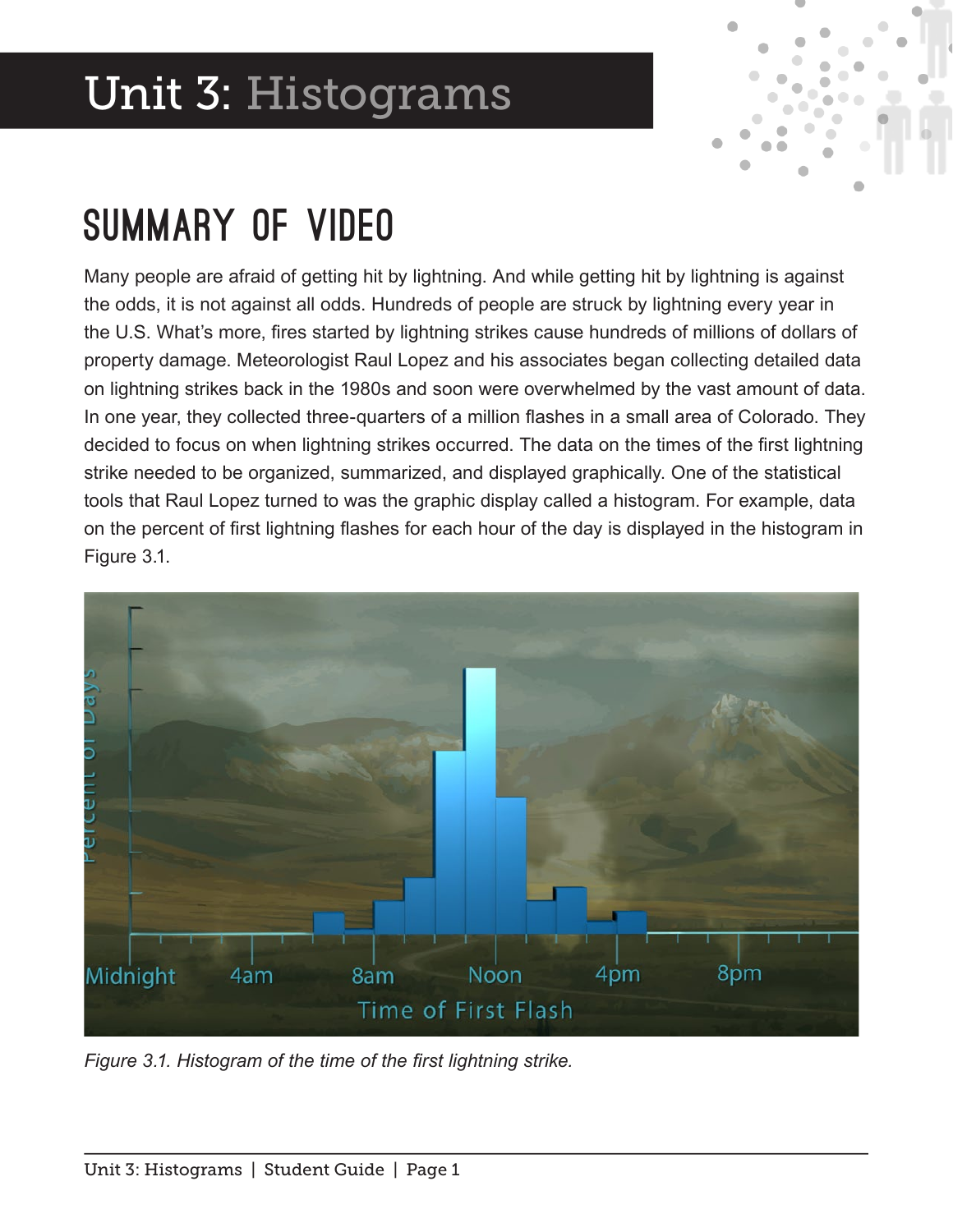Before the histogram could be constructed, each day was broken into hours (horizontal axis), the number of frst fashes in each hour was counted, and then the counts were converted to percentages (vertical axis). So, in this histogram, each bar represents one hour, and its height is the percentage of days in which the frst lightning fash fell in that hour. This histogram has two very striking features. First, it is roughly symmetric about the tallest bar, which represents the percentage of frst fashes between 11 a.m. and noon. The second rather surprising feature is how tightly the time of first strike clusters around the center bar, with a range from 10 a.m. to 1 p.m. accounting for most of the days' first strikes. And there are no first strikes at night. This pattern helped explain how lightning storms form in this area. This region is mountainous and winds from the eastern plains carry warm moist air. When the wind hits the mountains it is forced upward where it meets and mixes with colder air higher in the atmosphere forming clouds. And this turns out to be a regular daily occurrence during the Colorado summer.

Lopez and his colleagues next looked at the time of day when the maximum number of lightning fashes occurred. (See Figure 3.2.) They found a similar pattern, with a peak showing that most fashes occur between 4 p.m. and 5 p.m.



*Figure 3.2. Histogram of the time of maximum fash rate.*

But there is one big difference from the frst fash histogram in Figure 3.1. On a few days the maximum was in the early hours of the morning. Data points like these, which stand out from the overall pattern of the distribution, are called outliers. Outliers are often the most intriguing features of a histogram. Outliers should always be investigated and, if possible, explained.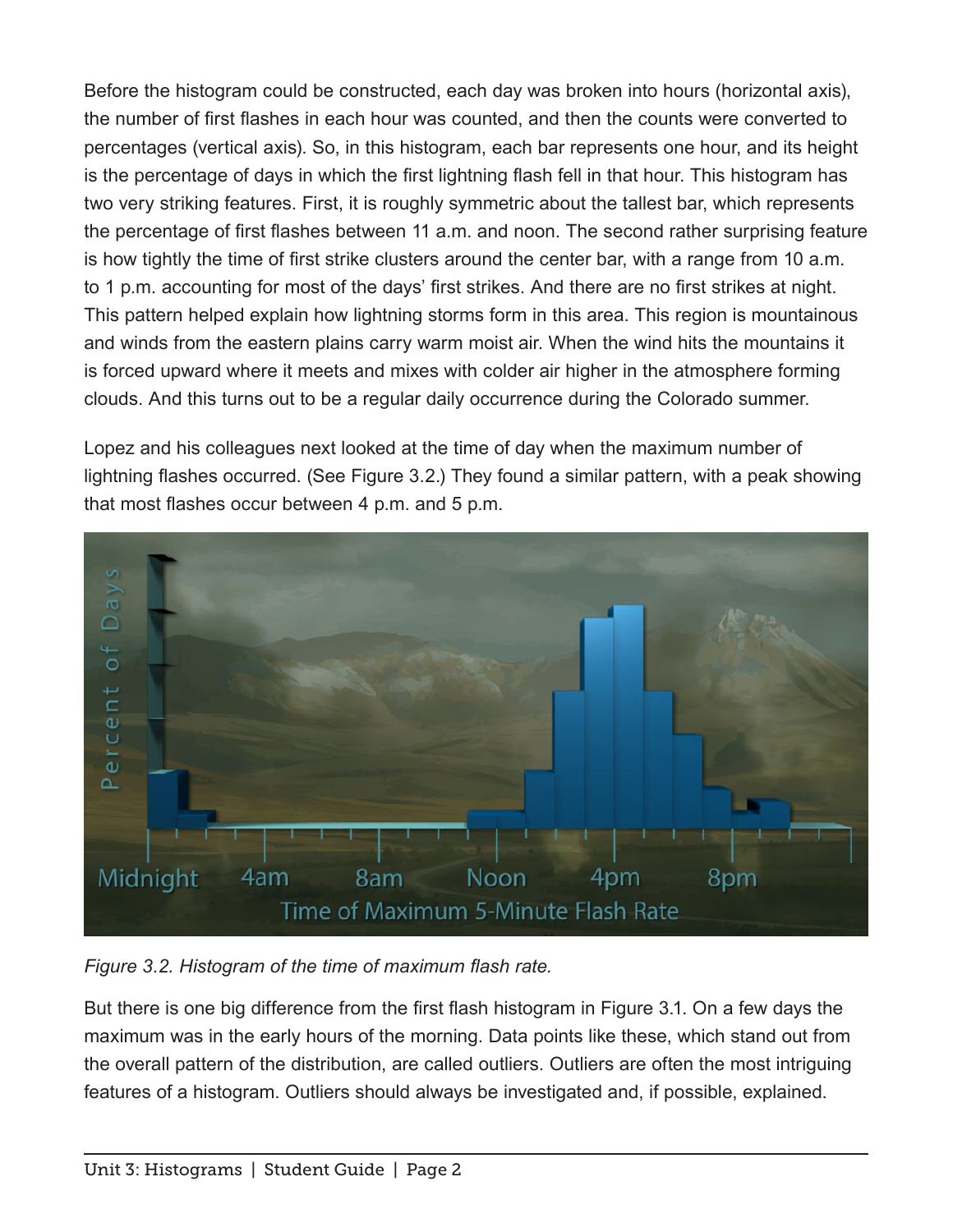The explanation that Lopez and his colleagues came up with was that they occur on days when larger weather systems, specifically very strong winds from fast moving weather fronts, overpower the local effect.

Data collection on Colorado lightning has continued since the pioneering work of Raul Lopez and his colleagues. Figure 3.3 shows a histogram produced from more recent data showing the number of people injured or killed by lightning strikes in the last 30 years. It shows the same clustering pattern as Raul Lopez's histograms, but interestingly, the peak time for getting struck by lightning is around 2 p.m., about midway between the peaks of the first strike and maximum activity histograms.



*Figure 3.3. Histogram of time when people were struck by lightning.*

When constructing histograms it is very important to choose the best class size – that is, the choice of the interval widths for the horizontal axis. Lopez chose one hour for his data, and it works well. But suppose we turn our attention to a different context, the weekday traffic density on a portion of the Massachusetts Turnpike. First, we look at a histogram with class intervals of three hours. (See Figure 3.4.)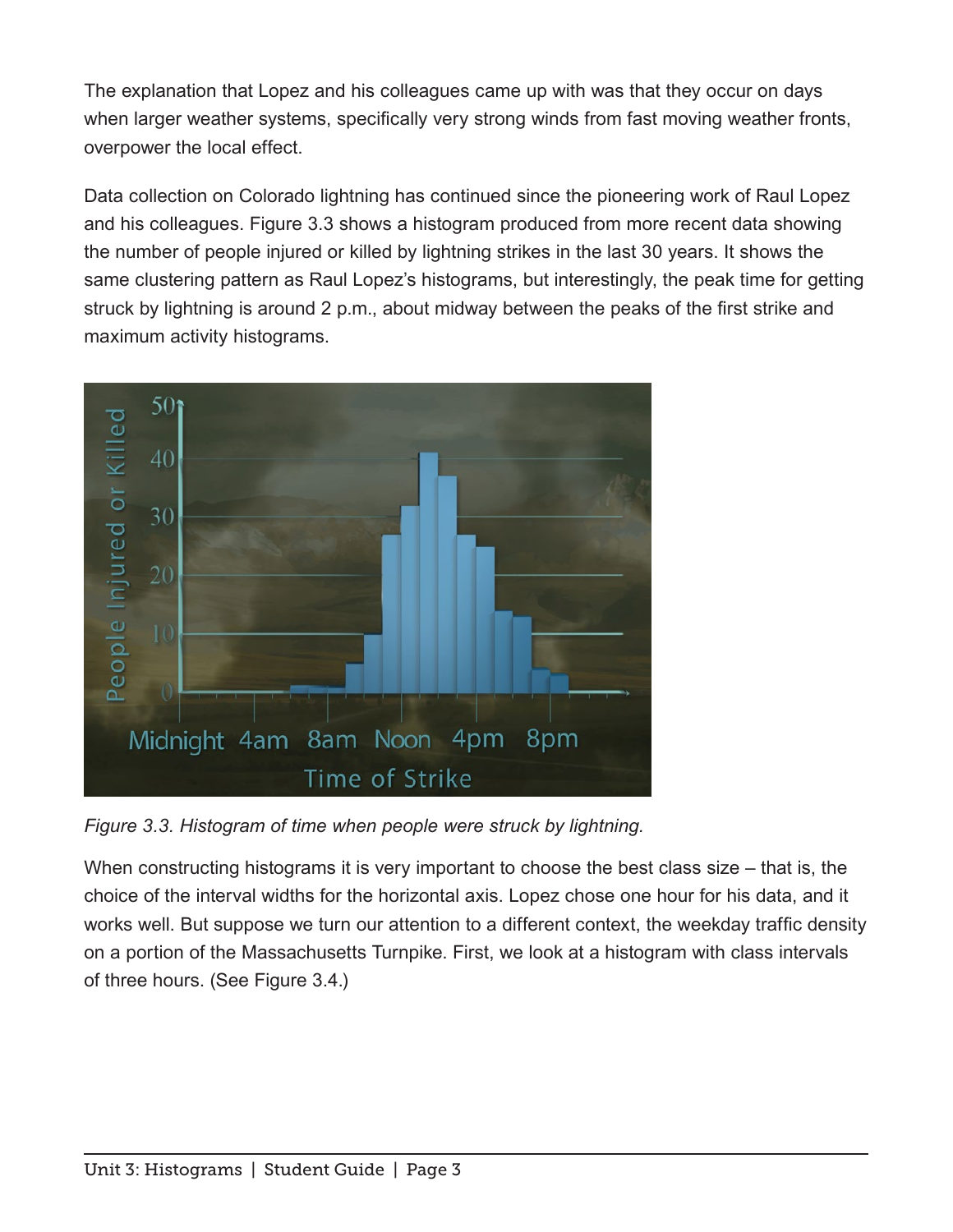

*Figure 3.4. Histogram of traffc density in three-hour intervals.*

The histogram in Figure 3.4 is not terribly informative. Next, we changed the interval width to one hour, which was better. However, using one-half hour widths as shown in Figure 3.5 is even better. Now, the increased traffic density during morning rush hour and evening rush hour is clearly visible in the pattern of two peaks.



*Figure 3.5. Histogram of traffc density in half-hour intervals.*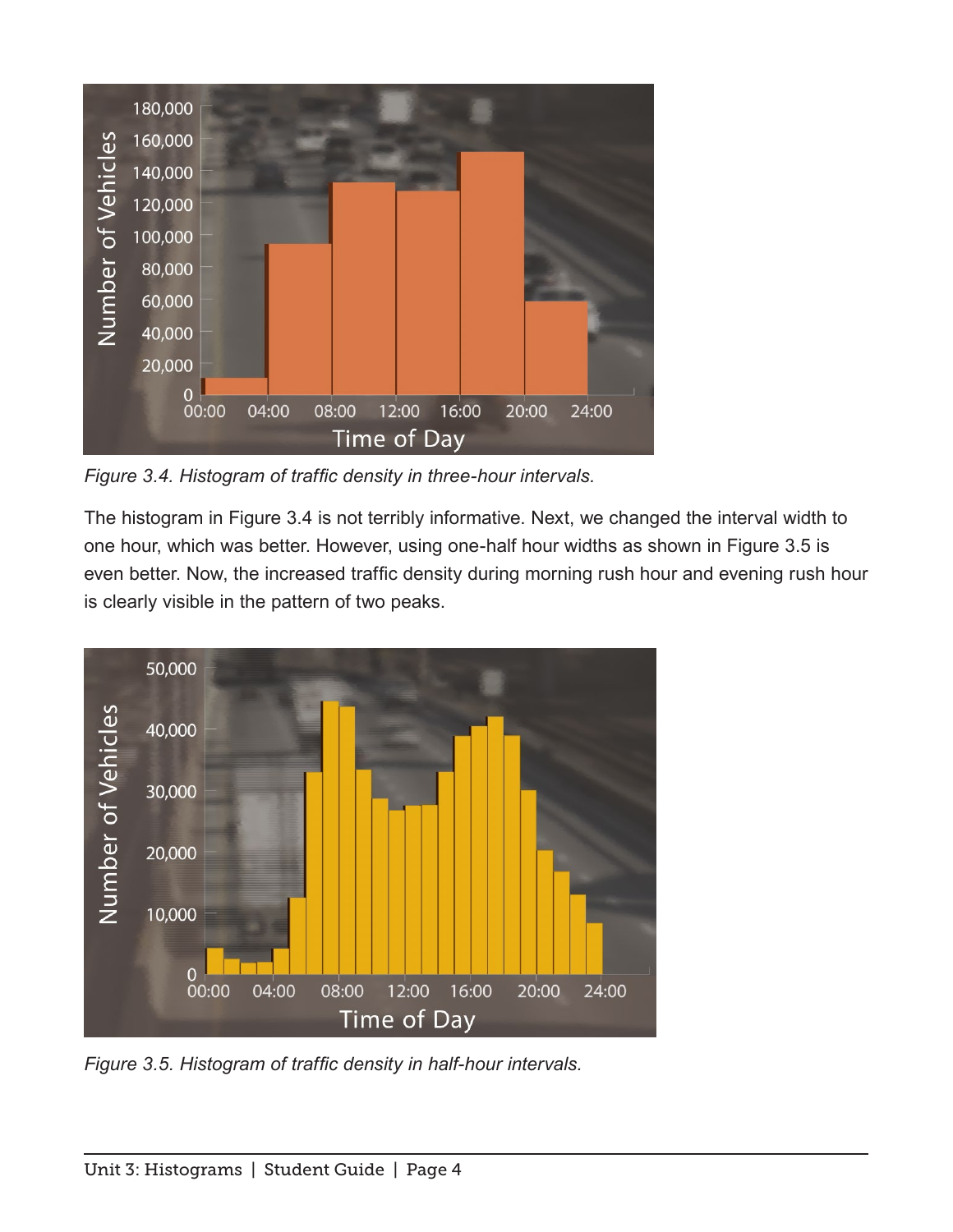But what if we went even fner-grained and used 5-minute intervals? Take a look at Figure 3.6. Now the peaks begin disappearing again back into the numbers and the histogram becomes less informative.



*Figure 3.6. Histogram of traffc density in 5-minute intervals.* 

So, we have seen how histograms can literally show at a glance the essence of a whole lot of numbers. Here is one last example. Figure 3.7 shows a histogram of the weekly wages of workers in the U.S. in the year 1992.



*Figure 3.7. Histogram of weekly wages (1992).*

Notice how strikingly it is skewed, with most people earning around \$450 per week. As you go out to what is called the tail of the distribution (to the right), the salaries get bigger, but the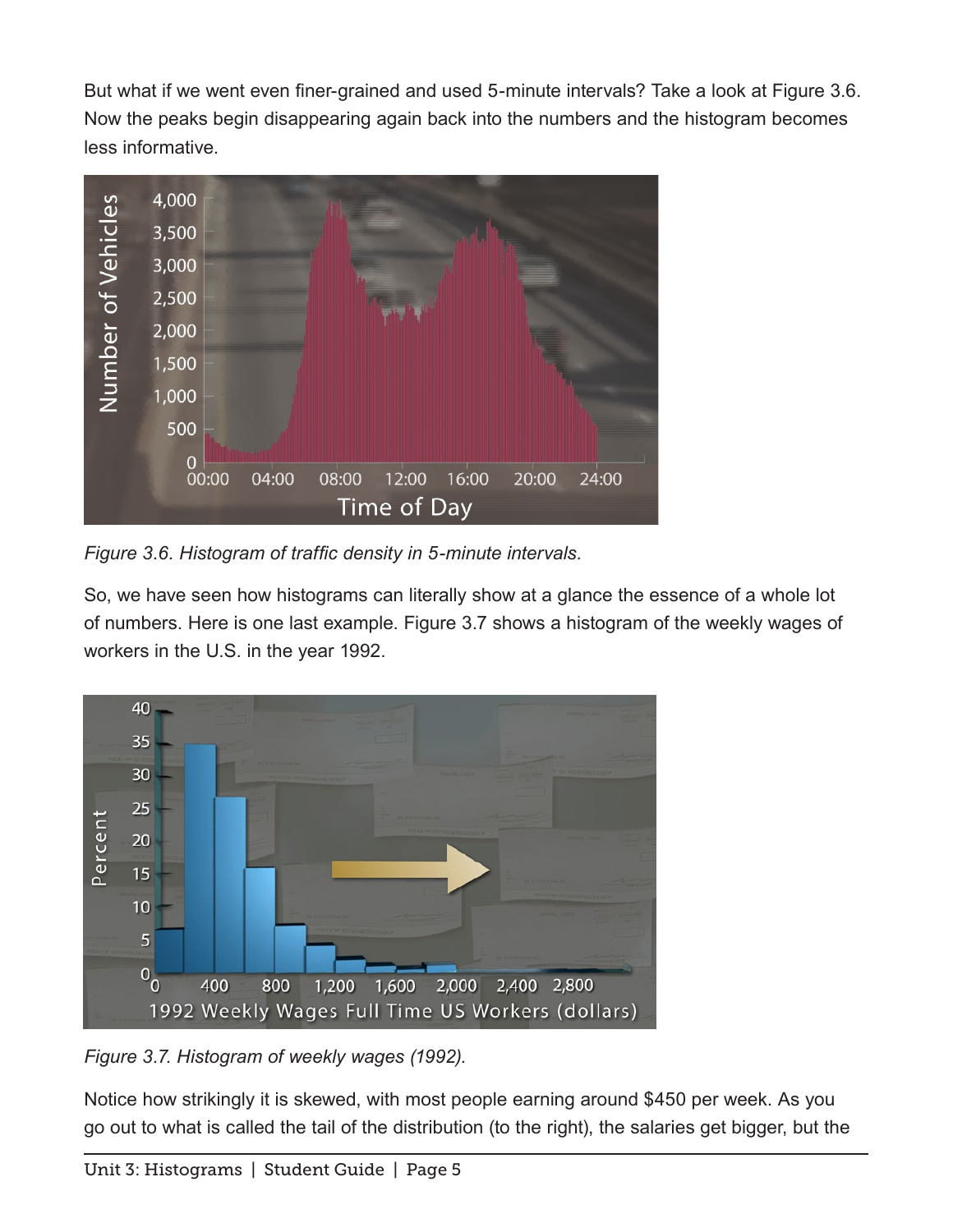percent of people earning those salaries gets smaller. Statisticians say a distribution like this is skewed to the right, because the right side of the histogram extends much further out than the left side. Now look at the histogram in Figure 3.8 of the same variable, weekly wages, but for the year 2011.



*Figure 3.8. Histogram of weekly wages (2011).* 

Now, the skew has become much more pronounced, and the tail has grown much longer. Suddenly our little discourse on histograms could become highly political!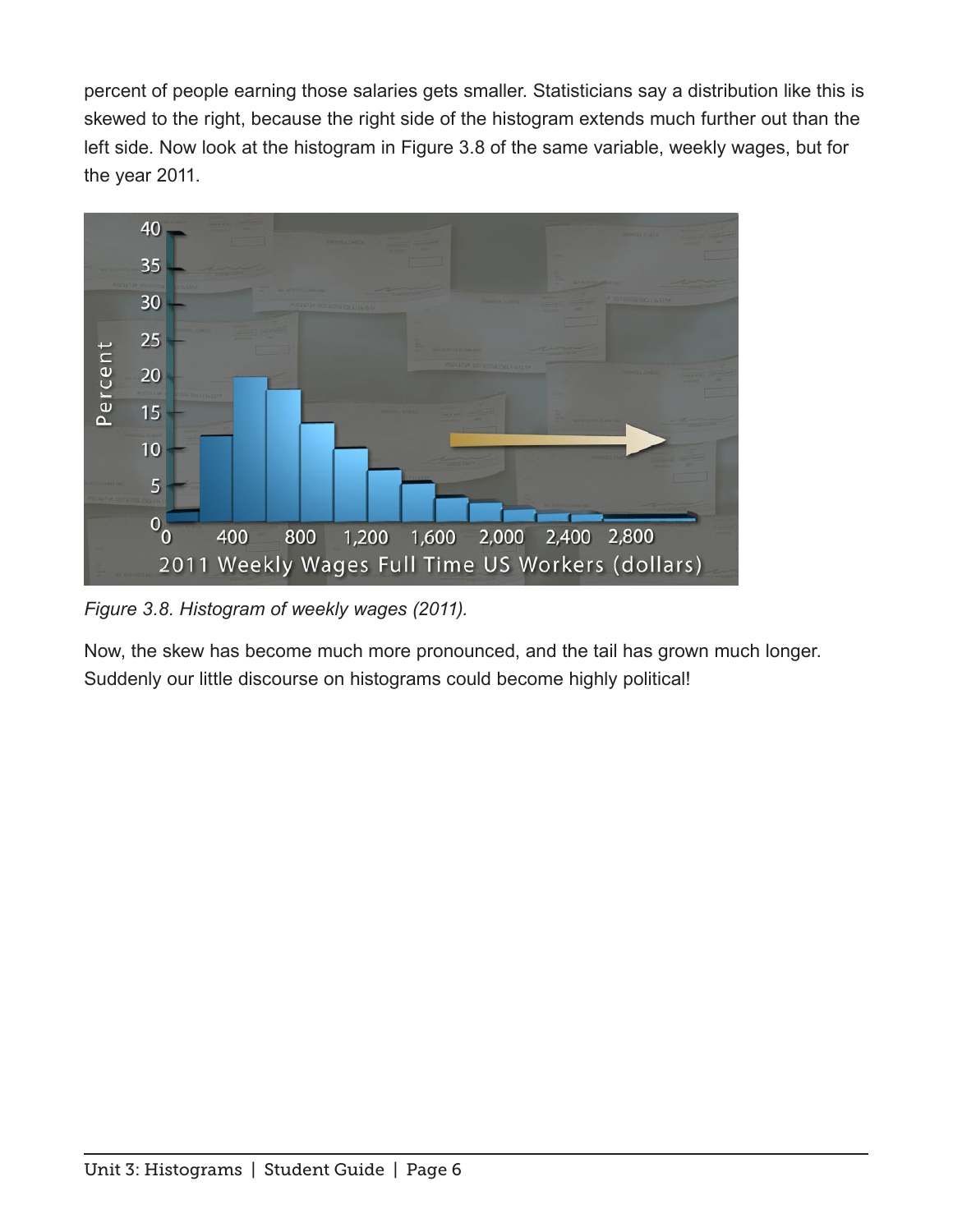# STUDENT LEARNING OBJECTIVES

A. Understand that the distribution of a variable consists of what values the variable takes and how often. (This is a repeat of an objective from Unit 2, Stemplots.)

B. Be able to construct a histogram to display the distribution of a variable for moderate amounts of data (say, data sets with fewer than 200 observations).

C. Understand that class intervals should be of equal width; choose appropriate class widths to effectively reveal informative patterns in the data.

D. Understand that the vertical axis of the histogram may be scaled for frequency, proportion, or percentage. The choice of vertical scaling for any data set does not affect the important features revealed by a histogram.

E. Be able to describe a graphical display of data by frst describing the overall pattern and then deviations from that pattern. Describe the shape of the overall pattern and identify any gaps in data and potential outliers.

F. Recognize rough symmetry and clear skewness in the overall pattern of a distribution.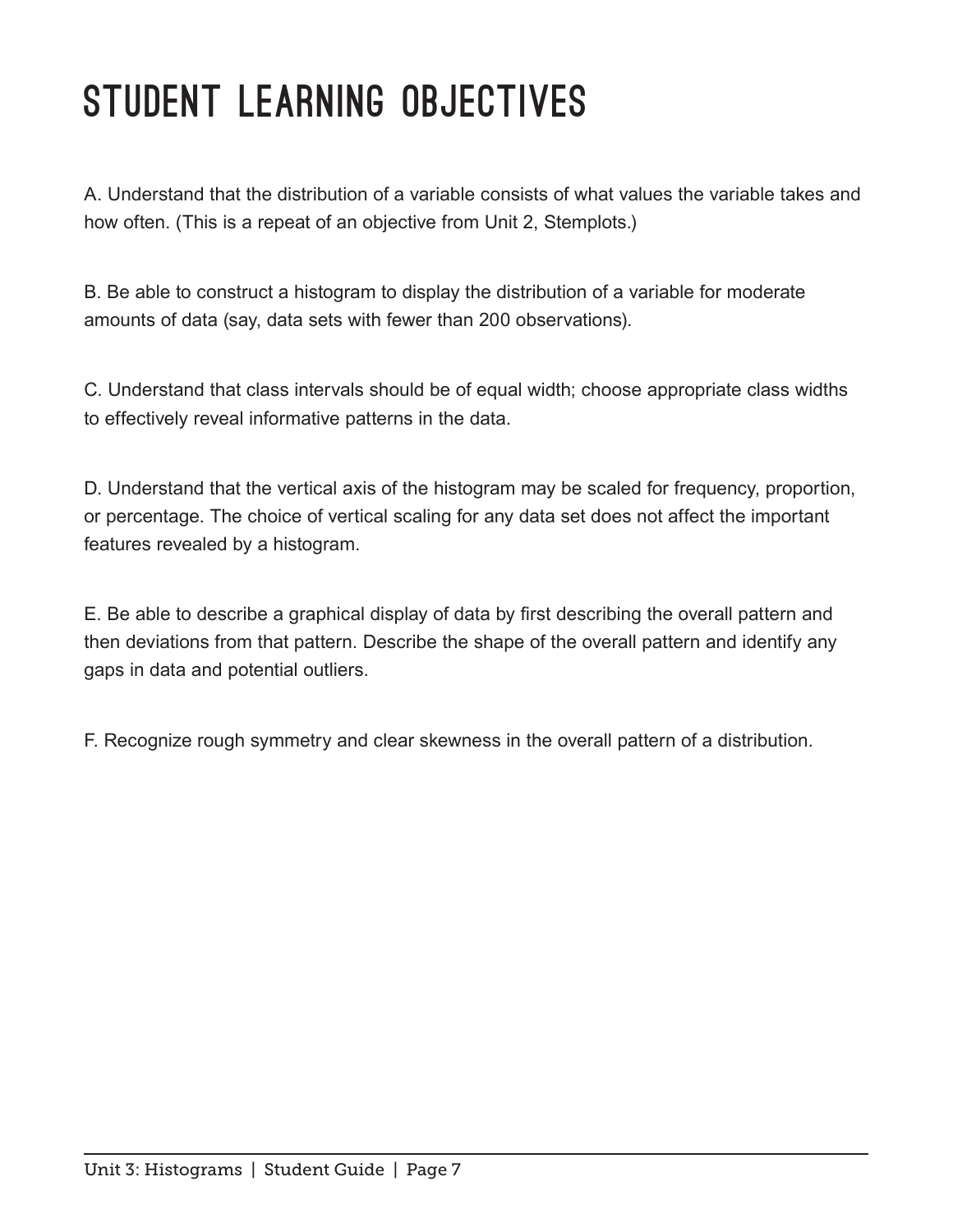# Content Overview

Rows and rows of data provide little information. For example, below are thickness measurements, in millimeters, from a sample of 25 polished wafers used in the manufacture of microchips. Notice that it is difficult to extract much information from staring at these numbers. The numbers need to be organized, summarized, and displayed graphically in order to unlock the information they contain.

| 0.402 | 0.496 | 0.533 | 0.387 | 0.384 |
|-------|-------|-------|-------|-------|
| 0.528 | 0.411 | 0.367 | 0.462 | 0.499 |
| 0.539 | 0.546 | 0.425 | 0.457 | 0.586 |
| 0.558 | 0.588 | 0.425 | 0.437 | 0.479 |
| 0.427 | 0.485 | 0.443 | 0.441 | 0.658 |

A **frequency distribution** is one method of organizing and summarizing data in a table. The basic idea behind a frequency distribution is to set up categories (class intervals), classify data values into the categories, and then determine the frequency with which data values are placed into each category. The steps below outline the process of making a frequency distribution table.

#### **Creating a frequency distribution table**

**Step 1:** Identify an interval that is wide enough to contain all the data.

**Step 2:** Subdivide the interval identified in Step 1 into class intervals of equal width. The class intervals will serve as the categories.

**Step 3:** Set up a table with three columns for the following: class interval, tally, and frequency. (The tally column can be removed in the final table.)

**Step 4:** To complete the table, determine the frequency with which data values fall into each class interval.

Convention: Any data value that falls on a class interval boundary is placed in the class interval to the right. If the data value is a maximum, it is generally put in the interval that contains the maximum at its right endpoint.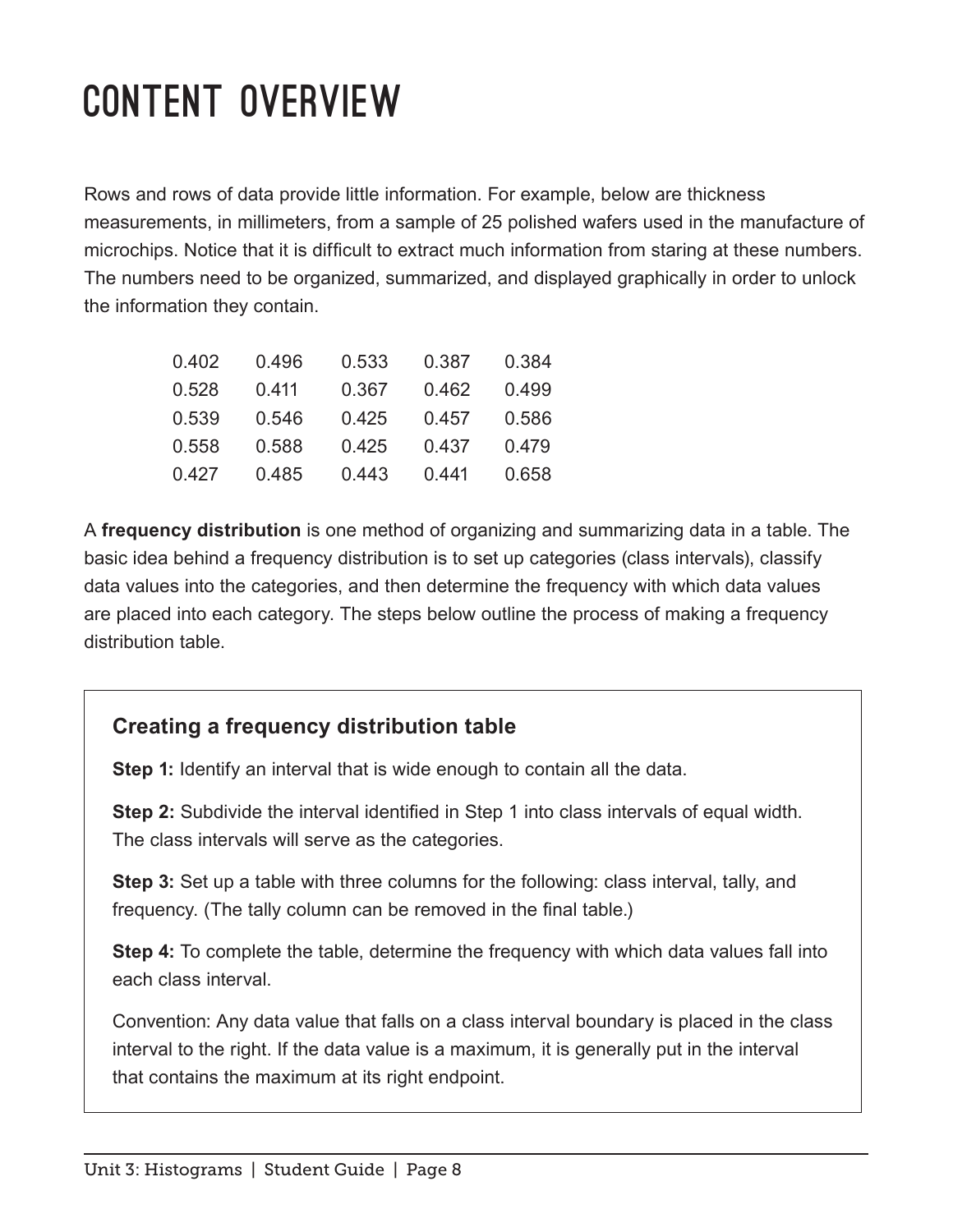Now, we apply Steps 1 – 4 to make a frequency distribution table for the thickness measurements.

**Step 1:** In this case the smallest data value is 0.367 mm and the largest is 0.698 mm. We choose the interval from 0.3 mm to 0.7 mm, which contains all the thickness measurements.

**Step 2:** The total width of the interval from 0.3 to 0.7 is 0.4. Dividing this interval into eight class intervals works out nicely – each class interval will have width 0.05.

**Step 3:** We have set up Table 3.1 to have three columns, which we have labeled Thickness, Tally, and Frequency. We have entered the endpoints of the eight class intervals into the Thickness column.

| Thickness (mm) | Tally | Frequency |
|----------------|-------|-----------|
| $0.30 - 0.35$  |       |           |
| $0.35 - 0.40$  |       |           |
| $0.40 - 0.45$  |       |           |
| $0.45 - 0.50$  |       |           |
| $0.50 - 0.55$  |       |           |
| $0.55 - 0.60$  |       |           |
| $0.60 - 0.65$  |       |           |
| $0.65 - 0.70$  |       |           |

Table 38 atting up a frequency distribution table.

**Step 4:** The easiest way to determine the frequencies is to draw a tally line for each data value that falls into a particular class interval. When drawing tally lines, keep the following in mind:

- As you draw tally lines, instead of drawing a ffth tally line, cross out the previous four.
- If a data value falls on the boundary of a class interval, record it in the interval with the larger values.

Once a tally line has been drawn for each data value, count the number of tally lines corresponding to each class interval and record that number in the frequency column as shown in Table 3.2.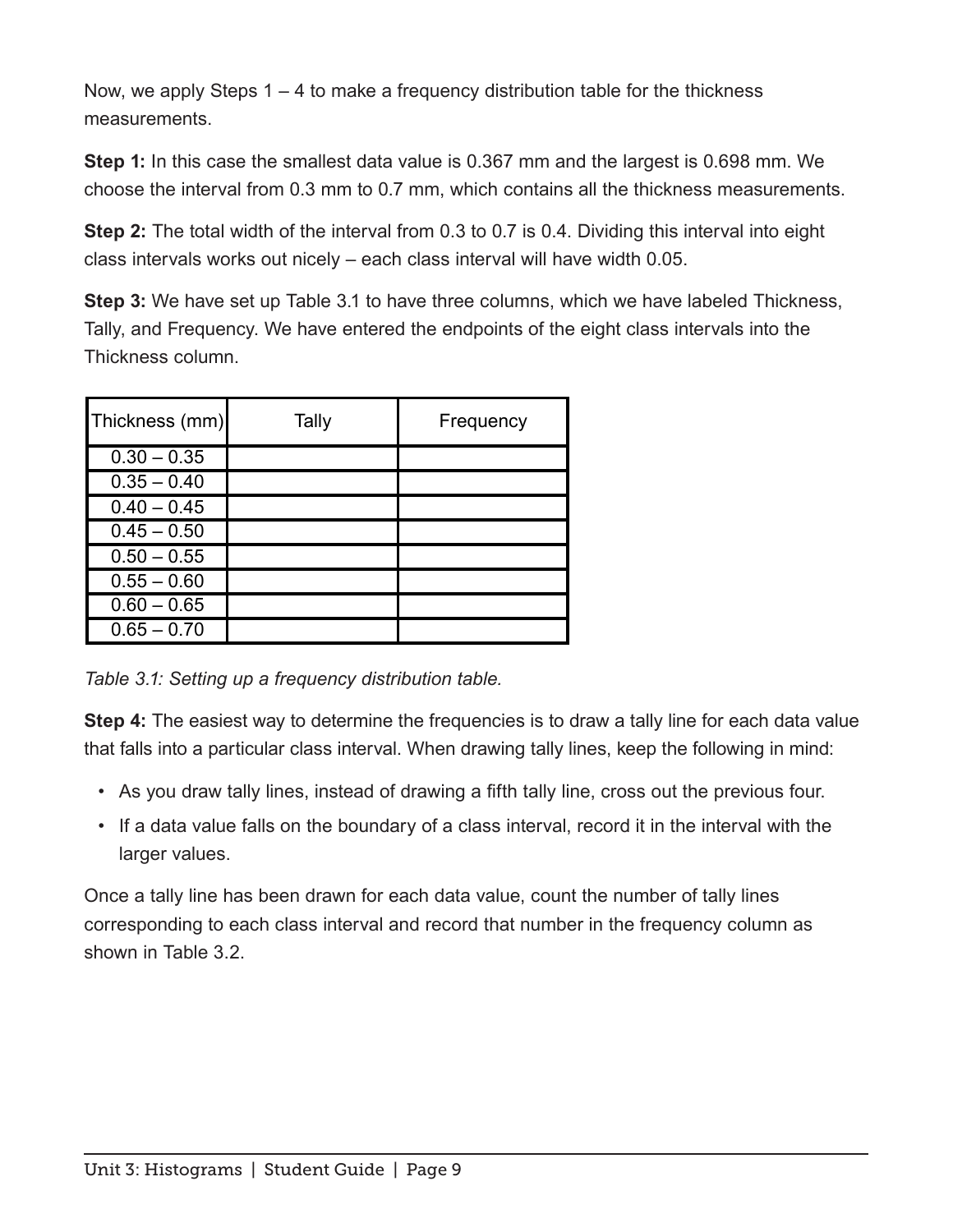| Thickness (mm) | Tally | Frequency |
|----------------|-------|-----------|
| $0.30 - 0.35$  |       |           |
| $0.35 - 0.40$  |       | 3         |
| $0.40 - 0.45$  |       |           |
| $0.45 - 0.50$  |       |           |
| $0.50 - 0.55$  |       |           |
| $0.55 - 0.60$  |       | 3         |
| $0.60 - 0.65$  |       |           |
| $0.65 - 0.70$  |       |           |

Table  $\frac{3}{1000}$  *A completed frequency distribution table.* 

The frequency distribution in Table 3.2 reveals more information about the data than a quick look at the 25 numbers. For example, from the frequency distribution, we learn that more measurements fall in the interval 0.40 – 0.45 than in any of the other class intervals. Also, we learn there is a gap in the data – no data values fall between 0.60 and 0.65.

Although a frequency distribution table is a useful tool for extracting information from data, a histogram can often convey the same information more effectively. Next, we outline how to construct a histogram from a frequency distribution.

### **Creating a histogram from a frequency distribution**

**Step 1:** Draw a set of axes. On the horizontal axis, mark the boundaries of the class intervals. On the vertical axis, set up a scale appropriate for the frequencies. (Later this scale can be changed to proportion or percent.)

**Step 2:** Label the horizontal axis with the name of the variable being measured and the units.

**Step 3:** Over each interval, draw a rectangle with the interval as its base. The height of the rectangle should match the frequency of data contained in that interval.

Next, we apply Steps 1 – 3 for creating a histogram to the frequency distribution in Table 3.2. Figure 3.9 shows the results.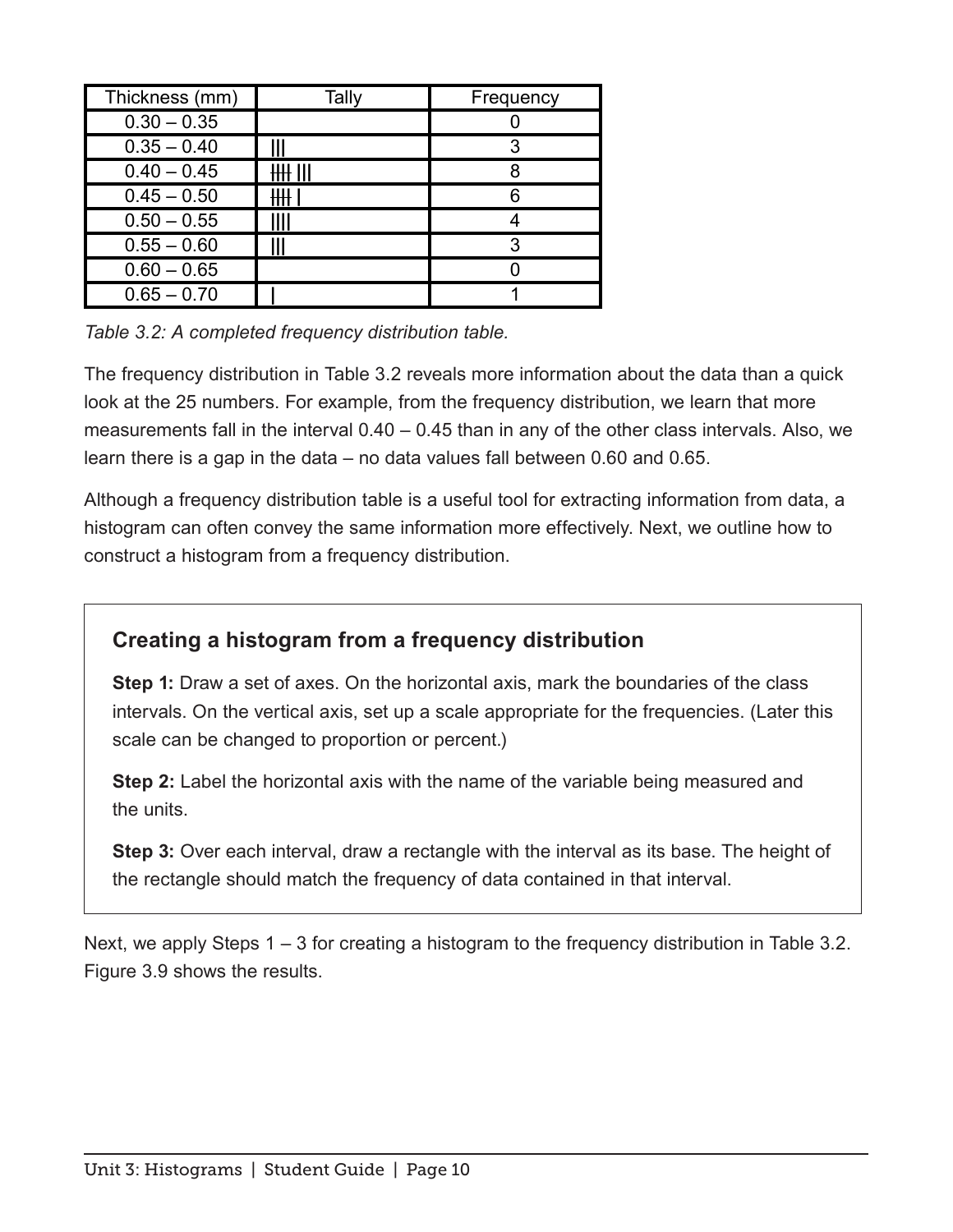

*Figure 3.9: Histogram representing frequency distribution in Table 3.2.*

Particularly if you are comparing histograms from samples with a different number of data values, it is useful to replace the frequency scale on the vertical axis with the proportion or percent.

### **Calculating Proportions and Percents**

- To calculate a proportion, divide the frequency by the sample size.
- To convert a proportion into a percent, multiply the proportion by 100%.

In describing a histogram, we frst look for the overall pattern of the distribution. In sizing up the overall pattern, look for the following:

- center and spread;
- one peak or several (unimodal or multimodal);
- a regular shape, such as symmetric or skewed.

In the case of the histogram in Figure 3.9, the overall pattern is single-peaked (or unimodal) and skewed to the right. Next, we look for any striking deviations from that pattern. An important kind of deviation from an overall pattern is an outlier, an individual observation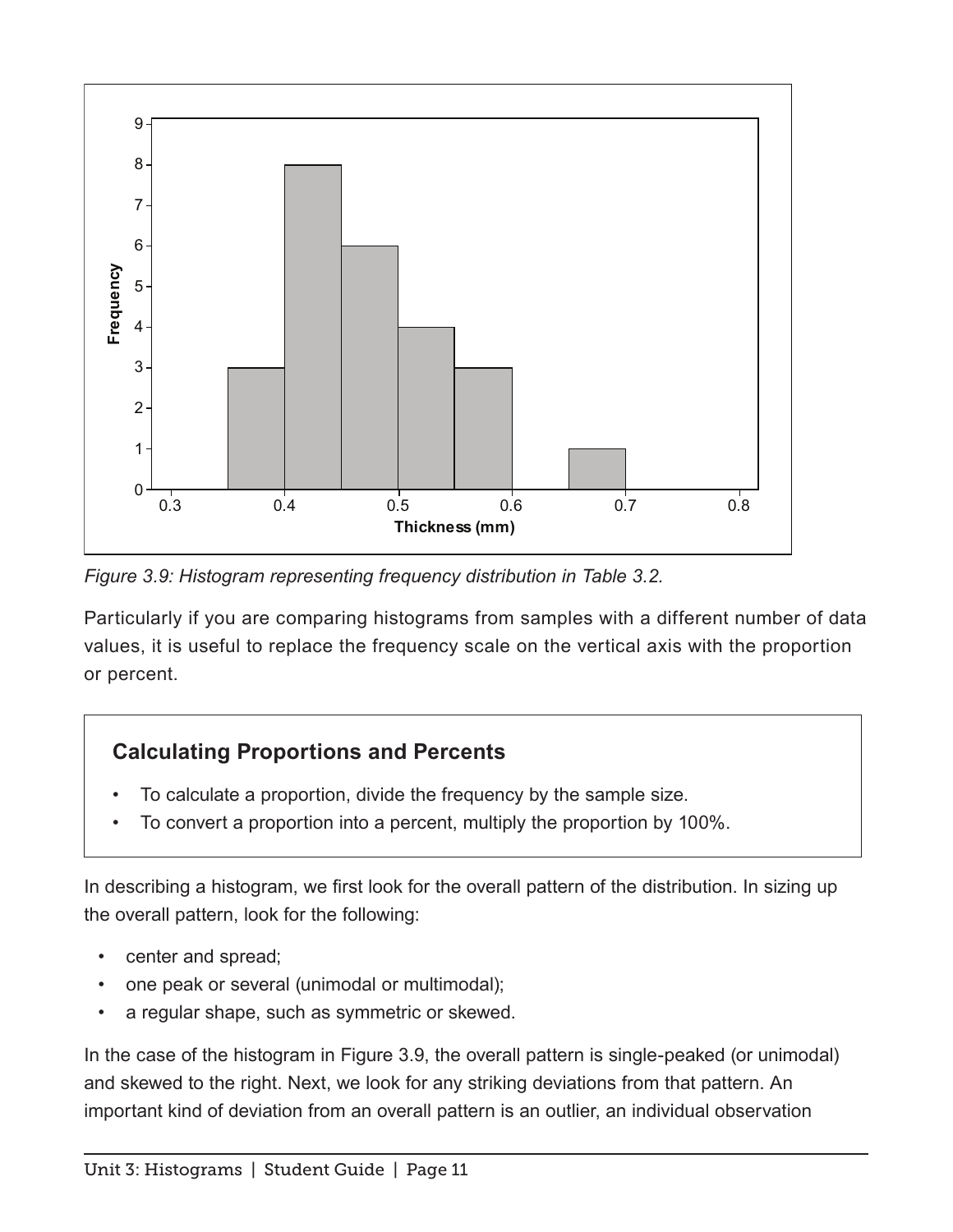that lies clearly outside the overall pattern. Once identifed, outliers should be investigated. Sometimes they are errors in the data and sometimes they have interesting stories related to the data. For Figure 3.9, there is a gap between 0.6 and 0.65 and there is one data value between 0.65 and 0.70, which might be an outlier.